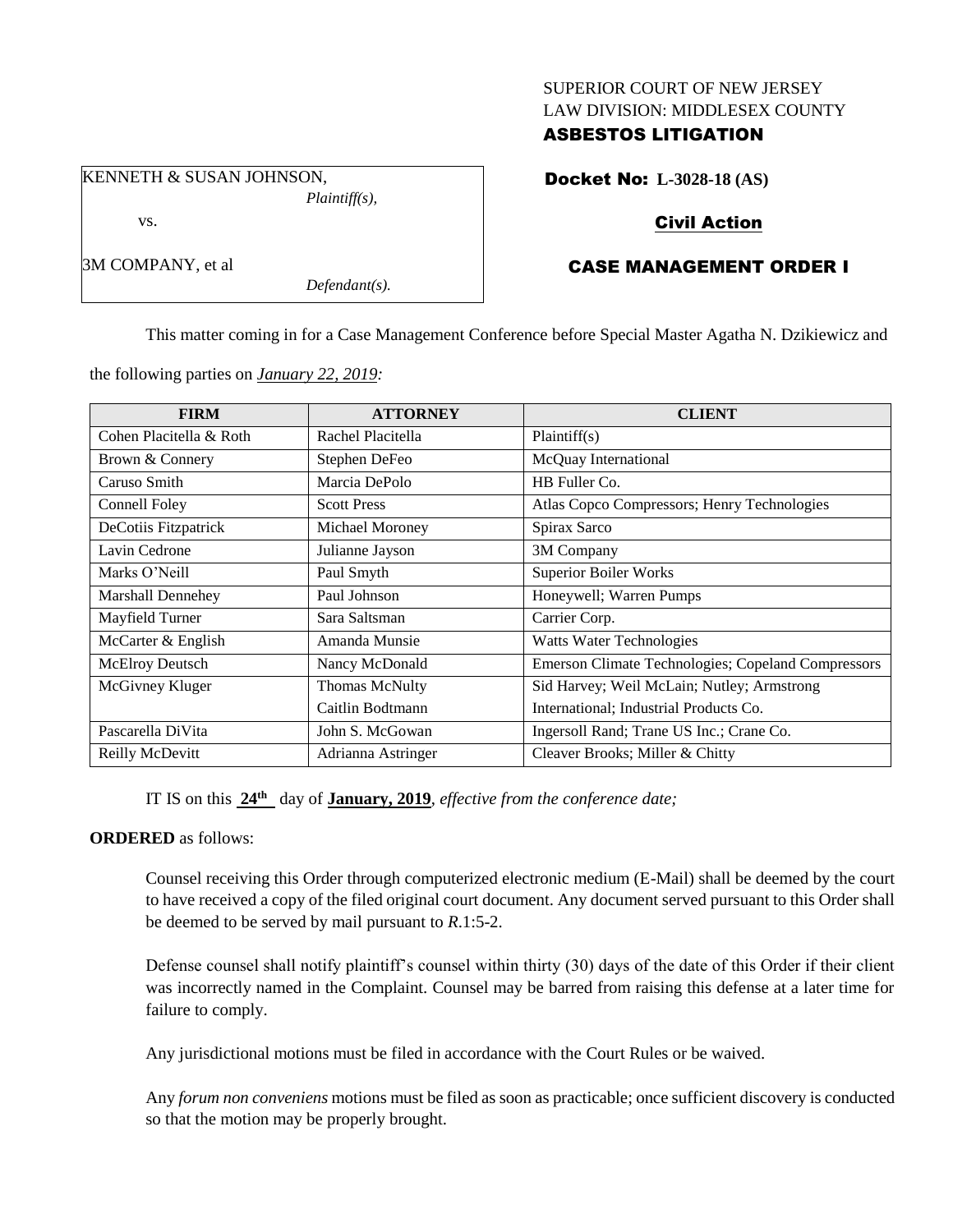## **DISCOVERY**

| February 8, 2019  | Defendants shall serve answers to standard interrogatories by this date.                                                                                                                                    |
|-------------------|-------------------------------------------------------------------------------------------------------------------------------------------------------------------------------------------------------------|
| February 22, 2019 | Plaintiff shall propound supplemental interrogatories and document requests by this date.                                                                                                                   |
| March 29, 2019    | Defendants shall serve answers to supplemental interrogatories and document requests by this<br>date.                                                                                                       |
| February 22, 2019 | Defendants shall propound supplemental interrogatories and document requests by this date.                                                                                                                  |
| March 29, 2019    | Plaintiff shall serve answers to supplemental interrogatories and document requests by this<br>date.                                                                                                        |
| April 30, 2019    | Fact discovery, including depositions, shall be completed by this date. Plaintiff's counsel shall<br>contact the Special Master within one week of this deadline if all fact discovery is not<br>completed. |
| June 7, 2019      | Depositions of corporate representatives shall be completed by this date.                                                                                                                                   |

### **EARLY SETTLEMENT**

August 9, 2019 Settlement demands shall be served on all counsel and the Special Master by this date.

### **MEDICAL EXPERT REPORT**

- March 29, 2019 Plaintiff shall serve medical expert reports by this date.
- August 30, 2019 Defendants shall identify its medical experts and serve medical reports, if any, by this date. In addition, defendants shall notify plaintiff's counsel (as well as all counsel of record) of a joinder in an expert medical defense by this date.

#### **LIABILITY EXPERT REPORTS**

- June 7, 2019 Plaintiff shall identify its liability experts and serve liability expert reports by this date or waive any opportunity to rely on liability expert testimony.
- August 30, 2019 Defendants shall identify its liability experts and serve liability expert reports, if any, by this date or waive any opportunity to rely on liability expert testimony.

#### **SUMMARY JUDGMENT MOTION PRACTICE**

June 14, 2019 Plaintiff's counsel shall advise, in writing, of intent not to oppose motions by this date.

 $\_$  ,  $\_$  ,  $\_$  ,  $\_$  ,  $\_$  ,  $\_$  ,  $\_$  ,  $\_$  ,  $\_$  ,  $\_$  ,  $\_$  ,  $\_$  ,  $\_$  ,  $\_$  ,  $\_$  ,  $\_$  ,  $\_$  ,  $\_$  ,  $\_$  ,  $\_$  ,  $\_$  ,  $\_$  ,  $\_$  ,  $\_$  ,  $\_$  ,  $\_$  ,  $\_$  ,  $\_$  ,  $\_$  ,  $\_$  ,  $\_$  ,  $\_$  ,  $\_$  ,  $\_$  ,  $\_$  ,  $\_$  ,  $\_$  ,

- June 28, 2019 Summary judgment motions shall be filed no later than this date.
- July 26, 2019 Last return date for summary judgment motions.